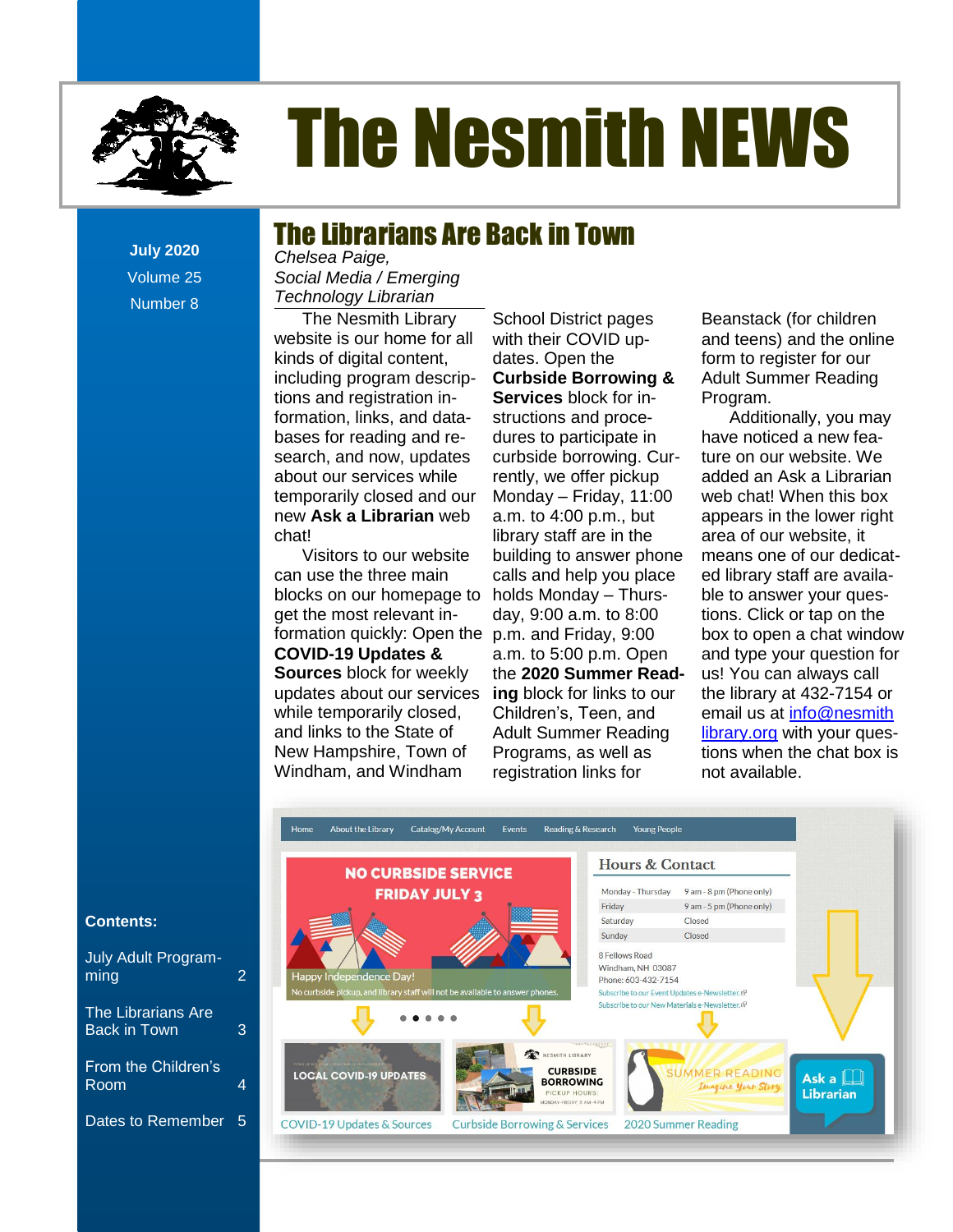# July Adult Programming

## **Contents Adult Summer Reading Program** *Maria Schroeter, Adult Programming Librarian*

**Contents** gift cards to The Kitchen at Wind-[From the Children's Room: February Vacation Programs](file:///C:/Users/Joyce/Documents/Nesmith/2013/Feb%202013/NN02_13.doc%23_Toc347430586) ...................................................................**Error! Bookmark not defined.** of which will include a \$50 gift **Exercise 20 and 20 and 20 and 20 and 20 and 20 and 20 and 20 and 20 and 20 and 20 and 20 and 20 and 20 and 20 and 20 and 20 and 20 and 20 and 20 and 20 and 20 and 20 and 20 and 20 and 20 a** card to The Bookery in Manches-**Cocktails and Mocktails: Error in Manches**or the Elbrary or windham (FEG<br>for generously sponsoring our Welcome summer! After a long, cold spring the heat is on Program has begun! This year, we'll be tracking our reading by playing bingo. To participate, you must be a Nesmith Library card holder (18 and older), and you must register first. Please go [nesmithlibrary.org](https://nesmithlibrary.org/) to register, or call the library at 432-7154. Just for registering, you'll be entered into a drawing for one of two \$25 ham Junction. For each 5-square line (horizontally, vertically, or you will earn one entry (up to 12 entries for a completely filled-in card) into the grand prize drawing of one of three gift baskets, each ter. A big thank you to the Friends of the Library of Windham (FLOW) prizes! When you have at least one 5-square line completed, you can either email a copy of your bingo card to me at [mschroeter@](mailto:mschroeter@nesmithlibrary.org) [nesmithlibrary.org,](mailto:mschroeter@nesmithlibrary.org) or drop off your card at the library by using the book drop or by calling us to let us know that you are here. One card per person, please, and book titles may only be used once per card. This program runs from June 29 through August 14, and all prizes will be drawn on or about August 17.

## **Nesmith Library Book Group**

The Nesmith Library Book Group will meet virtually on Wednesday, July 8, and this month we've been reading two books. From our postponed June discussion, we're finishing the

Welcome summer! After a Weight of Ink by Rachel Kadish, tive Feast in 2004. Liz's cooking cold spring the heat is on and our July book discussion is A demonstrations and recipes have ur Adult Summer Reading Lost Petal of the Sea by Isabel been featured on New Hampshire and our Adult Summer Reading Lost Petal of the Sea by Isabel been featured on New Hampshire am has begun! This year, Allende. We'll be talking about *Chronicle*, Channel 9's "Cooks be tracking our reading by both books on the 8<sup>th</sup>. I'll be email- Corner," and in various publicaig bingo. To participate, you ing the link to the Zoom meeting itions including New Hampshire be a Nesmith Library card the week of July 6. If you didn't Magazine. In 2017 Liz published [From the Children's Room: February Vacation Programs](file:///C:/Users/Joyce/Documents/Nesmith/2013/Feb%202013/NN02_13.doc%23_Toc347430556) ...................................................................**Error! Bookmark not defined.** r (18 and older), and you have a chance to read the books, her first cookbook, *Beautifully* register first. Please go **nomon-** no worries! Come to the meeting *Delicious: Cooking with Herbs and* ithlibrary.org to register, or and start with our next book (title Edible Flowers. a Junction. For each 5-square you must have a Nesmith Library the state of the state of the state of the state Norizontally, vertically, or exard or a card from one of the state of the state of the state of the state of the designments, while the same of a serie in our consortium, you diagonally) that you have filled in, libraries in our consortium, you ill earn one entry (up to 12 and to be over the age of 16, and the same of  $\frac{1}{2}$ s for a completely filled-in you must register. Email me at **Book and Corner in the completely** filled-in into the grand prize drawing [mschroeter@nesmithlibrary.org](mailto:mschroeter@nesmithlibrary.org) or [Take the Digital Challenge...................................................................................................................](file:///C:/Users/Joyce/Documents/Nesmith/2013/Feb%202013/NN02_13.doc%23_Toc347430585)**Error! Bookmark not defined.** call the library to register. almost 600-page book, *The Weight of Ink* by Rachel Kadish, *Lost Petal of the Sea* by Isabel the week of July 6. If you didn't no worries! Come to the meeting to be revealed shortly!) and mark your calendar. We meet every second Wednesday of the month at 6:30 p.m. In order to participate,

#### big thank you to the Friends Secrets to the Perfect Summer<br>Thank you to FLOW for gen-**Cocktails and Mocktails: Drinks Unlocked**

Looking for a new signature cocktail or mocktail for the summer? Then you will want to join us virtually on Wednesday, July 1 at 6:00 p.m. when we will kick off our Adult Summer Reading Program by welcoming back Liz Barbour from The Creative Feast to present Cocktails and Mocktails: Secrets to the Perfect Summer Drinks Unlocked. Liz will share the secrets to creating inspired flavors for cocktails and mocktails with a demonstration of seasonal syrups, herbal infusions, and garnishes from the garden. If you would like to prepare a cocktail or mocktail along with Liz, be sure to print out the ingredients/equipment lists and the recipe, and have everything ready for class.

Liz Barbour has been cooking professionally in the Boston area

since 1992 and started The Creademonstrations and recipes have *Chronicle*, Channel 9's "Cooks Corner," and in various publications including *New Hampshire*  her first cookbook, *Beautifully Edible Flowers*.



Thank you to FLOW for generously sponsoring this program! This online program is for ages 21 and up, and registration is required. Please visit our website [www.nesmithlibrary.org/](http://www.nesmithlibrary.org/calendar) [calendar](http://www.nesmithlibrary.org/calendar) for the ingredient list and to register. After registering, you will receive a confirmation email containing information about joining the webinar.

## **Antarctica: The White Continent with Ken Harvey**

Feeling the heat of summer? Looking for a cool getaway? Join us virtually on Wednesday, July 22 at 6:30 p.m. when awardwinning photographer Ken Harvey shares his trip to Antarctica, and shows us its stark beauty and extraordinary wildlife. View stunning photographs of white and blue icebergs glistening in the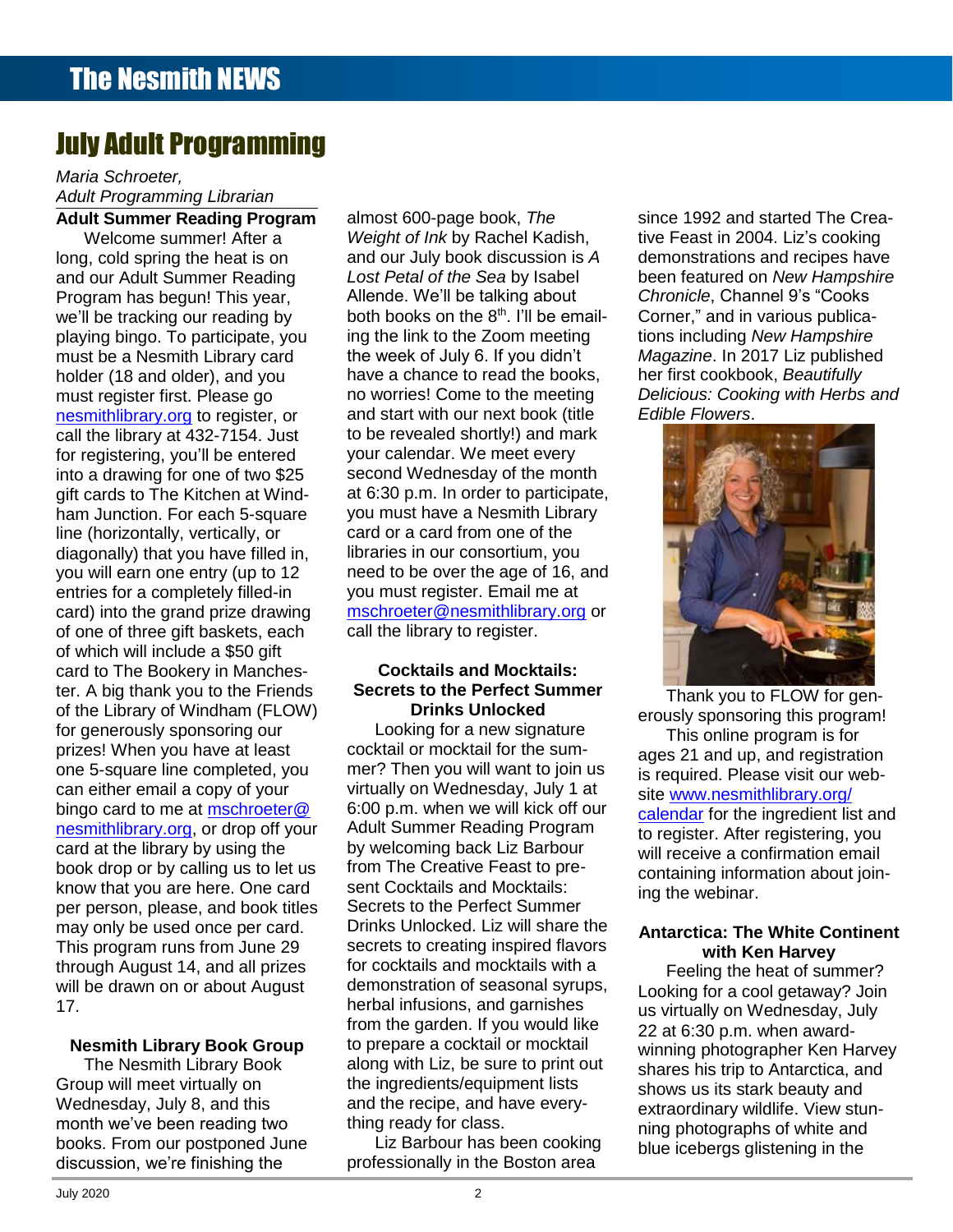# The Nesmith NEWS

sunlight; seals, penguins, whales, and dolphins feeding and playing in frigid water; and the albatross soaring on its 10-foot wingspan.



Ken Harvey's formal training in art stems from studying architecture in the early 1960s at Pratt Institute in New York City. His interest in photography grew more serious when he was in the US Army and stationed in Heidelberg, Germany, from 1966 to 1968. In answer to what kind of photography he does, Ken says, "There's no clear answer. To me, the image and the feeling count, not the genre. I see wonderful images in a variety of places, so I would not like to be restricted to a single format or category. Over time, my photography has evolved and is still evolving as I develop new concepts and see things with a different eye. The journey is exciting and rewarding." This program

is generously sponsored by FLOW.

#### **Fierce Females: Women in Art**



Women have long been the subject of art, often depicted as nothing more than objects of desire. How do images of women change when women become the creators? Join us virtually on Thursday, July 30 at 6:00 p.m. when Jane Oneail answers this question by examining the history of women in art in brief. We will also be exploring the lives, careers, and works of several major women artists from the Renaissance to the twentieth century. Artemisia Gentileschi, Mary

Cassatt, and Frida Kahlo are just some of the artists discussed in this program.

Jane Oneail is an independent scholar and holds a master's in Art History from Boston University and a master's in Art in Education from Harvard University. Jane is a New Hampshire native and has worked at some of the state's most esteemed cultural institutions, including the League of New Hampshire Craftsmen, where she served as Executive Director, and the Currier Museum of Art, where she held the role of Senior Educator. Jane has also taught at the college level for more than a decade, most recently at the NH Institute of Art. This online program is made possible through a generous grant from the New Hampshire Humanities.

To register for these virtual programs, go online by visiting [www.nesmithlibrary.org/calendar.](http://www.nesmithlibrary.org/calendar) If you have any questions about registration, please call the Nesmith Library at 432-7154 or email the Adult Programming Librarian, Maria, at [mschroeter@](mailto:mschroeter@nesmithlibrary.org) [nesmithlibrary.org.](mailto:mschroeter@nesmithlibrary.org)

## The Librarians Are Back in Town

#### *Molly Pevna,*

*Youth Services Librarian*

We're back in the building! And it's summer reading?! I guess we're coming back with a bang! The Teen Summer Reading Program officially starts on Wednesday, July 1, with registration opening up on Friday, June 26. This year we're using a new service called Beanstack. Since all of our programs are still going to be virtual as we practice social distancing, we will be using this platform to log reading,

challenges, and prizes!

Don't worry, it may look a little different this year, but we're still having just as many entertaining things to do. Our Virtual Hamilton Kick-Off Party on July 1 at 2:00 p.m. will start things off. We'll be doing a Hamilton-themed escape room, Hamilton "finish that lyric" trivia, and generally getting excited for the movie version of the play coming out later that week! Later in the month we'll be

having everything from a Dragon Egg take-home craft to an interactive movie with a certain boy wizard. Make sure to check our calendar for a full list of events and follow us on social media to stay up to date with the latest details! Have any questions, want book recommendations, or have any other concerns? Email the Teen Librarian, Molly, at [mpevna@](mailto:mpevna@nesmithlibrary.org) [nesmithlibrary.org!](mailto:mpevna@nesmithlibrary.org)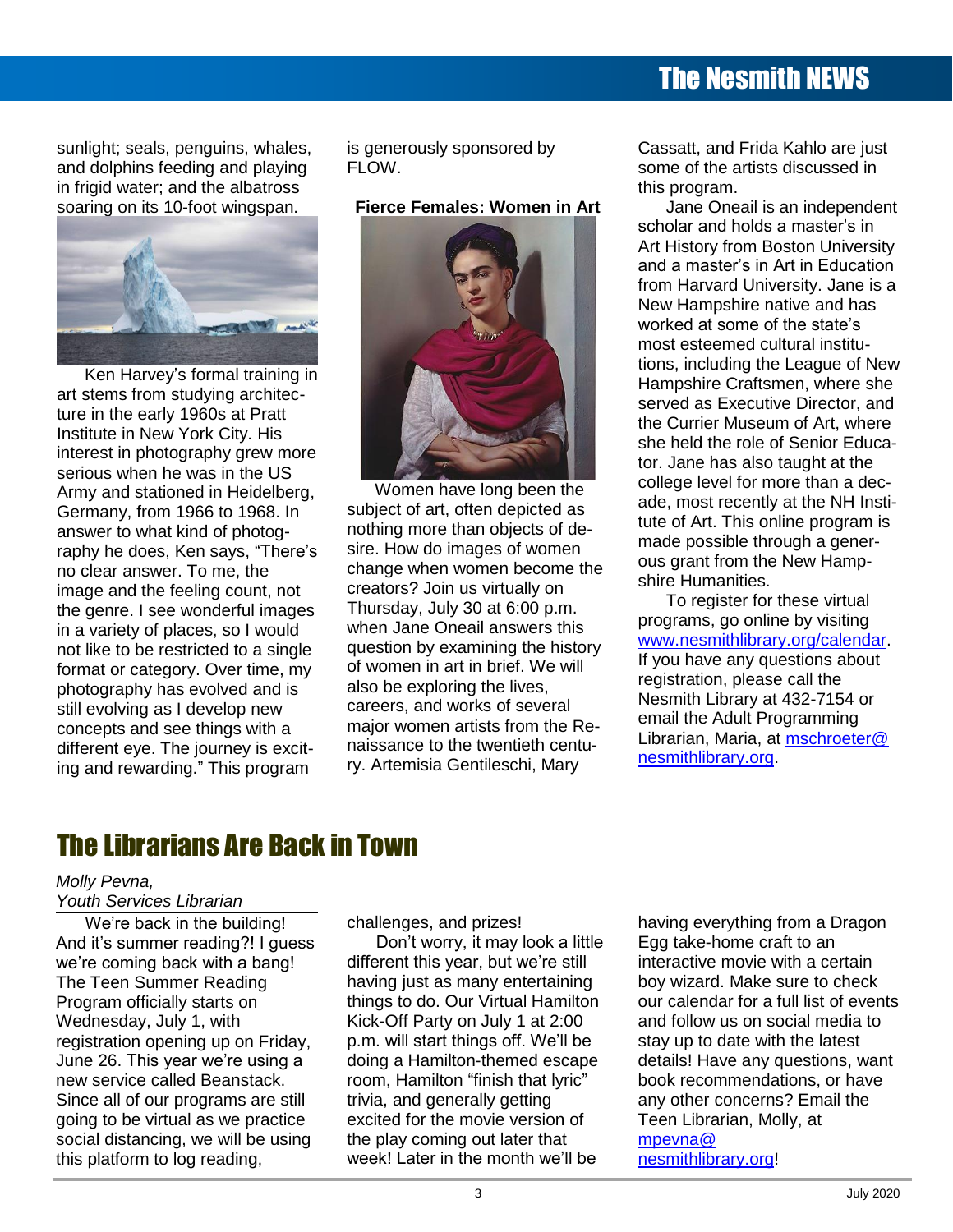# From the Children's Room

*Azra Palo, Head of Youth Services*



## **Request a Chalk Drawing or Postcard from a Librarian**

Azra, Miss Molly, and Miss Chris would love to write your child a postcard or visit your driveway for a contactless chalk doodle! Fill out our Google Form (found on our summer reading website) with your contact information, your child's name and age, and any interests the librarians can mention!

Nesmith children's librarians are also putting together grab bags of books for curbside borrowing, if you want to borrow items, but aren't sure what to put on hold. Call Nesmith Library and ask for Youth Services for assistance!

#### **Summer Reading with Our New Beanstack App!**

Beanstack is our new reading software that was made possible by FLOW! It is easy as 1-2-3! You can access our program from your computer, or download the app on your App Store, Google Play, or wherever you get your apps.



Register on the front page. You can register just yourself or your entire family.

Start logging your reading minutes (1 hour  $=$  2 tickets). Going to our digital events also earns you tickets!

Once you've started earning tickets, place them towards our end of the summer drawings, or towards the weekly pizza certificate drawing!

Questions? Email Azra Palo [apalo@nesmithlibrary.org](mailto:apalo@nesmithlibrary.org) or call 432-7154 during our service hours and ask for Youth Services.

## **Children's Kick Off Party**

All ages are welcome to join the library virtually for our annual Kick-Off Party with Mr. Aaron at 10:30 a.m. on Thursday, July 2. We will go LIVE on Facebook and everyone can join in the fun! No registration required.

Our Summer Reading Program is made possible in large part by FLOW. Earn tickets by reading and attending events with the Beanstack app!

Check out our summer reading website for more information: [https://nesmithlibrary](https://nesmithlibrary.org/2020-childrens-summer-reading-program) [.org/2020-childrens-summer](https://nesmithlibrary.org/2020-childrens-summer-reading-program)[reading-program.](https://nesmithlibrary.org/2020-childrens-summer-reading-program)

#### **Tuesday Take Home Crafts**

Get creative with a take away craft from the Nesmith Library! Stop by the library on Tuesdays starting July 7, every week until our finale to grab a take away craft. Call the library at 432-7154 when you are at the library, and we will put the craft out for your child. The craft is only



## **NESMITH LIBRARY**

**CHILDREN'S SUMMER READING** PROGRAM

> Friday June 26th-Thursday August 6th Read, attend events virtually, and earn tickets towards prizes!